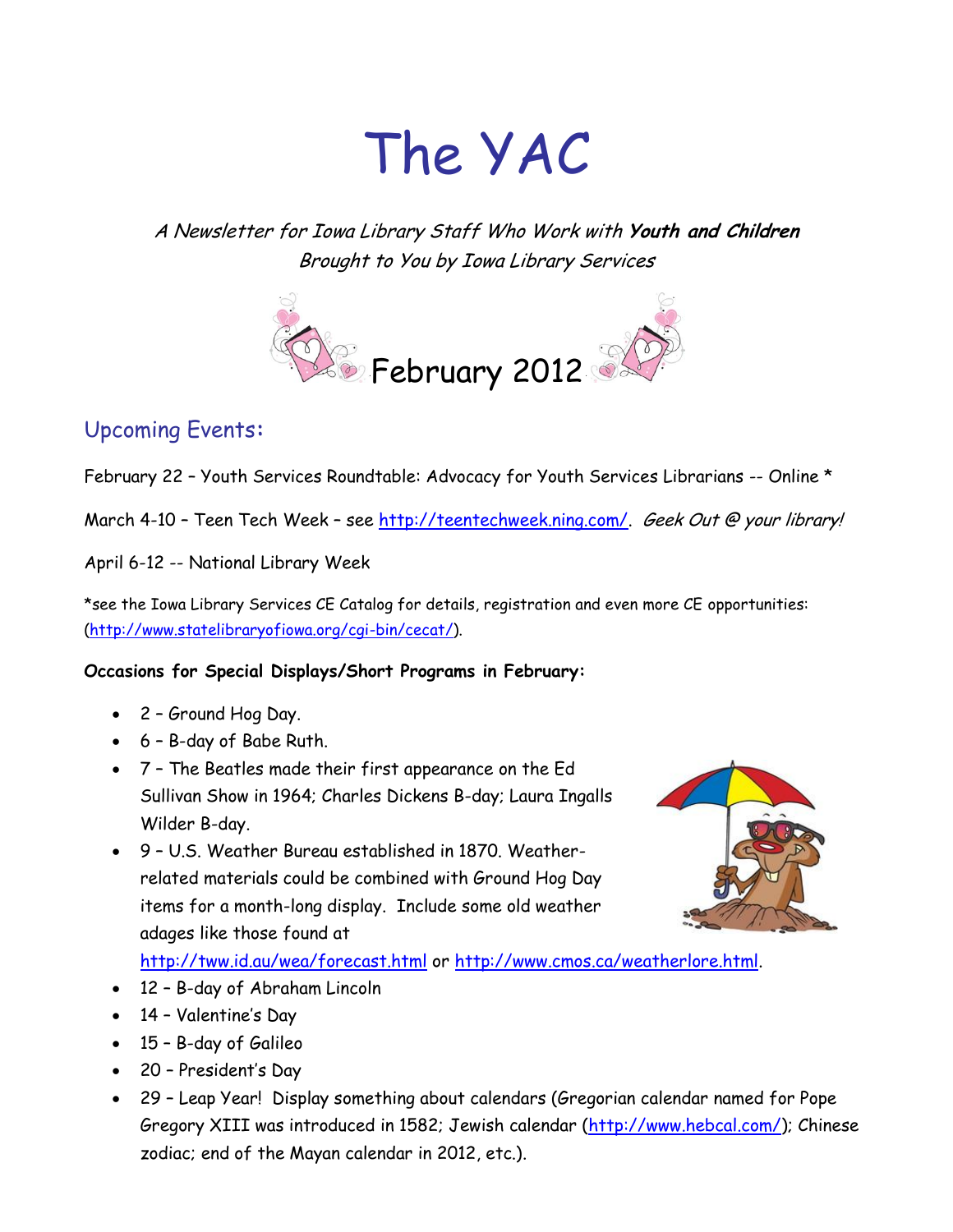# **Featured Youth Services Librarian – Ted Anderson of Glenwood Public Library:**

I asked Ted Anderson to share a bit about himself so that we could all "get to know" him and his ideas about working with youth. I hope that many of you caught Ted's contribution to the panel on teen spaces at the ISLOC conference!

"I was born and raised in Minneapolis, so I grew up with a great library system. I got my English degree from the University of Chicago in 2007, and finished my Master's in Library & Information Science from the University of Illinois, Urbana-Champaign, this past December (2010). Being Glenwood's Youth Services Librarian is my first library job, and it's been a doozy so far! As with a lot of other small towns, the library is the first thing on the chopping block when funds are tight, so I've got plenty of ideas and enthusiasm, but almost no resources. But the community loves us--and the teens are excited to have a youth librarian who owns an Xbox, watches anime, and loves comics!--so we've got plenty of support. The next few years are going to be very interesting for the Glenwood Public Library and 'Mister Ted' (my professional name, you understand).

(Interesting note: I'm pretty sure that, since the Glenwood library was formed in 1907, I am its very first male employee!)"

# > What is your favorite picture book?

"That's a tough question. I'm a big fan of Chris Monroe's Monkey With a Tool Belt, partly because she's a local Minneapolis artist, partly because it's just so lovably ridiculous. How My Parents Learned to Eat was a childhood favorite of mine. And Shaun Tan's The Arrival is great, though it's really more of a graphic novel without words. But in the end, I think *Space Case* by Edward and James Marshall is probably my all-time favorite picture book, or at least what I think is the funniest."

# > Do you read YA literature? What is your current YA recommendation?

"Absolutely! I'm a big fan of the YA stuff--I get lots of teens at my library, so I have to keep up with them. The Hunger Games are definitely high on my list (but I haven't finished them, so no spoilers!). The Book Thief was an amazing read, though it was hard to get through. We just got Amy Lynn Reed's *Clean*, which is about a group of teenagers in a rehab facility, told in the form of interview transcripts and writing assignments--again, it was hard to get through, but a fantastic piece of literature. And like a lot of libraries, we're trying to build our graphic novel collection, particularly shojo (girls') manga--I highly recommend series like Ouran High School Host Club, Honey & Clover, and Here is Greenwood."

#### > Have you read the Twilight series?

"The first two, and I've seen the first movie. I was actually interested in them for quite some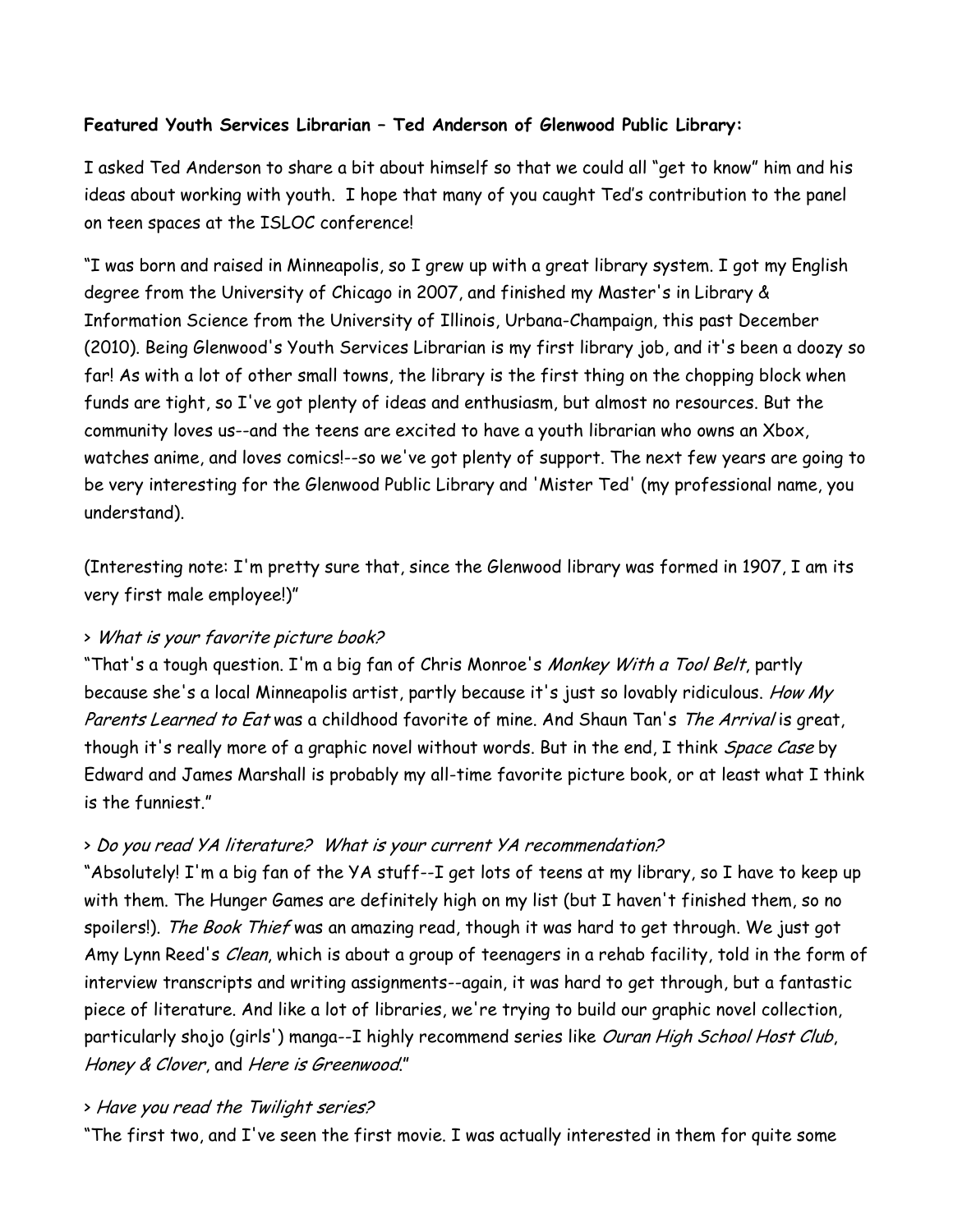time, only because people had been talking about how terrible they were, but that wasn't enough of a reason for me to read them. But in my master's program, I took a class on modern YA lit and Twilight was one of the assigned books, so I finally had an excuse to see if they were as terrible as everyone said! (And yes, if you're curious: they are that bad.)"

# > What programs do you have planned for the near future?

"I've got a group of teens for fundraising, occasional book discussions, recommendations, and so forth--we're called the Library-Using Really Cool Honchos, or LURCH. I'll be starting a "screen club"--for anime, movies, live-actions series and so forth--later this month. We don't have much of a "teen area," so I'm trying to start a blog where the teens can share opinions and recommendations in a "virtual" space, but that's been slow going. Maybe during Teen Tech Week I'll promote it more heavily."

# > What has been your favorite youth program (that you planned or participated in)?

"I haven't done very much programming--this is my first library job, actually! So I guess I'll have to say my LURCH group. I've gotten a bunch of cool kids who would never normally hang out at the library--all those old ladies who tell you to be quiet!--to come together and talk about the books, movies, video games, and anime they love. It's really encouraging!"

# **Featured Die Cuts for Spring:**



The District Offices have shamrock bookmarks, shamrock shapes, recycle symbols for Earth Day, lamb, eggs, rabbits, duck, rain drops, butterfly shapes and butterfly bookmarks. The complete list is available at

[http://www.statelibraryofiowa.org/ld/c-d/diecuts.](http://www.statelibraryofiowa.org/ld/c-d/diecuts) Contact your District Office to request any die cut items. Please plan ahead and order early!

# **Teen Tech Week:**

Teen Tech Week is coming up on March 4-10. See the website at<http://teentechweek.ning.com/> for ideas. Create a "GEEK OUT @ your library" bulletin board with die cut letters: contact your district office to request letters ("GEEK" in 5 inch blue and white; "OUT" in 5 inch blue; "at your

library" in 3 inch blue – similar to the website logo), then add your own photos or clip art. You may wish to talk with teens about safe use of social media. See<http://www.ftc.gov/bcp/edu/pubs/consumer/tech/tec14.shtm> or <http://www.microsoft.com/security/online-privacy/social-networking.aspx> for tips to share.

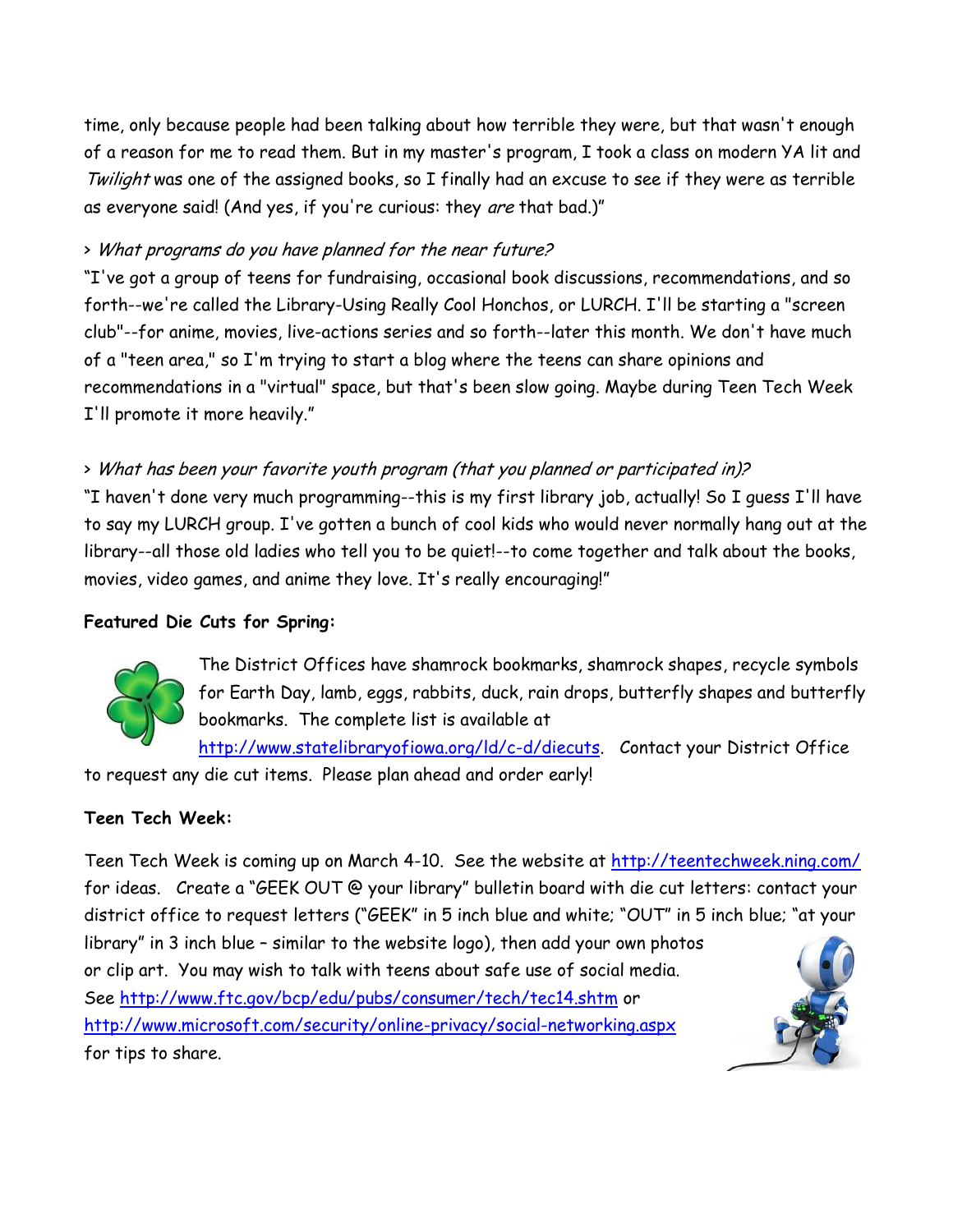

If you would like to order zoo passes for next summer, please contact Doreen Buls, Library Resource Technician at the Central District Office either by phone or email. The phone number is (866)-642-7917; email is [doreen.buls@lib.state.ia.us.](mailto:doreen.buls@lib.state.ia.us) In your email please give your name, your library name and the number of passes you want.

Thank you, Doreen, for handling the zoo passes!

# **Odds & Ends:**

Walter Dean Myers has been named the **new National Ambassador for Young People's Literature** by the Library of Congress. Listen to an interview at <http://www.readingrockets.org/books/interviews/myersw/>. You might also want to check out Myers' "Second Chance Initiative" at [http://www.adlit.org/second\\_chances/.](http://www.adlit.org/second_chances/) Possible book discussion?

**YARN** (Young Adult Review Network) at<http://www.yareview.net/> is an online literary journal that publishes short fiction, poetry and essays for Young Adults.

The **unRequired Reading** website at<http://un-requiredreading.com/> (Hyperion/Disney) offers book trailers and your YA may want to enter the create-your-own-cover contest (deadline February 20). Thanks to Shannon at Evansdale for posting this to the iowalib list!

Interesting **article from School Library Journal** -- "No Difference Between Kids' Comprehension of Ebooks, Print Books, Study Says" at [http://www.schoollibraryjournal.com/slj/home/893368-](http://www.schoollibraryjournal.com/slj/home/893368-312/no_difference_between_kids_comprehension.html.csp) [312/no\\_difference\\_between\\_kids\\_comprehension.html.csp](http://www.schoollibraryjournal.com/slj/home/893368-312/no_difference_between_kids_comprehension.html.csp) . [Recommended by Maryann Mori of

the Central District office.

PLA is presenting **"Every Child Ready to Read" training webinars** on Thursdays February 16, March 8 and April 12. There is a fee for the webinar. Details are here: [http://www.ala.org/alsc/every-child-ready-read%E2%80%94new-conversations-research](http://www.ala.org/alsc/every-child-ready-read%E2%80%94new-conversations-research-relationships-and-partnerships)[relationships-and-partnerships](http://www.ala.org/alsc/every-child-ready-read%E2%80%94new-conversations-research-relationships-and-partnerships) .

The Iowa Small Libraries Online Conference (**ISLOC**) included some great presentations related to youth services – teen spaces, teen program ideas, book trailers, animals in the library and more! You will find recordings of the sessions at [http://www.statelibraryofiowa.org/ld/c](http://www.statelibraryofiowa.org/ld/c-d/continuing-ed/isloc/islocresources)[d/continuing-ed/isloc/islocresources.](http://www.statelibraryofiowa.org/ld/c-d/continuing-ed/isloc/islocresources)